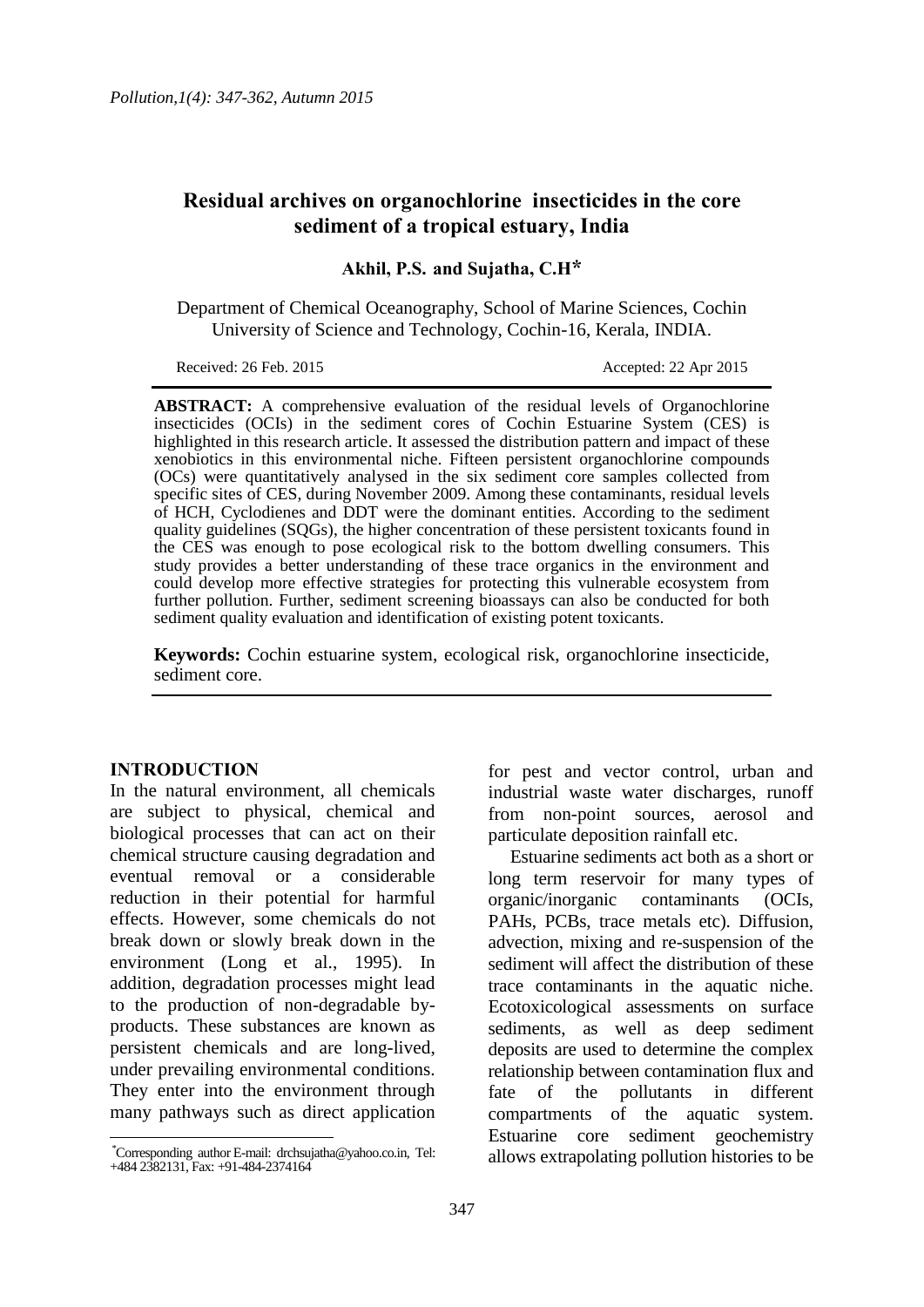studied and judged and is an extremely useful tool used in conjunction with environmental monitoring assessments. Moreover, sediment core analysis is interesting, as the bottoms water body are records of objects and materials which have fallen into the aquatic system over a period of time. They are unique and closely linked with the geochemical history of the earth. Therefore, the sequential monitoring studies of aquatic sediment records are valuable to assess the extent and effect of human inputs in the present and the past and it can predict variances in the contaminant inventory over a broad interval of time (Vink et al., 1999; Brandengerger et al., 2008; Schwarzbauer, 2010).

Presently, India is considered the largest pesticides manufacturing country in Asia and twelfth largest in the world with 90,000 tons of annual pesticide production (Tanabe et al., 1994; Monirith et al., 2003; Khan, 2010; Pozo et al., 2011; Filiz and Tolga 2012). Both industrial and agricultural sources contribute significant amounts of these contaminants to the environment through seepage, disposal and evaporation (Tolosa et al., 2010). In a study conducted in India on the examination of the flux of HCH, it was reported that most of the HCH applied annually were lost to the atmosphere (Takeoka et al., 1991). The lipophilic nature, hydrophobicity and low chemical and biological degradation rates of OCIs leads to their accumulation in biological tissues and subsequently magnify the residual levels in organisms progressing up the food chain (Sujatha et al., 1993; Barakat et al., 2002; Pandit et al., 2006; Akhil and Sujatha, 2012). During the last two decades, many studies have reported the residual status of OCIs in different environmental matrices in Asian coastal areas (Sarkar and Sengupta, 1987, 1988, 1991; Takeoka et al., 1991; Pandit et al., 2006; Sarkar et al., 1997, 2008), indicating the presence of major emission sources in

these regions. Only a few reports were published regarding the budgetary status on conservative pesticides in CES (Sujatha and Chacko, 1991; Sujatha et al., 1993, 1994a, 1999; Akhil and Sujatha, 2014; Dsikowitzky et al., 2014) and all these reports actually focused on their spatial distribution trends. The present study determined the sources and residual archives of OCIs in the core sediments of CES and also provides added information on whether any adverse effects would occur on the benthic community in the future.

# **MATERIALS AND METHODS**

# **Study area and sampling sites**

The Kerala State, a narrow strip of land, lies on the South Western side of Peninsular India with a long coast (560 km) and an average width of 80 km, lying between the Arabian Sea on the west and a continuous mountain chain (Western Ghats) on the east. The topography of this area covers altitudes ranging from below mean Sea level to above ~2600 m the area in the Western Ghats. It is characterised by 44 short and swift flowing monsoon fed perennial rivers, originating from the Western Ghats and 41 of them drain into either the estuaries or the Arabian Sea. The most conspicuous feature of this coast is the wide spread distribution of estuaries and lagoons which are thought to be the remnants of the receding Sea. The area has a tropical humid climate with temperature range of 13 to  $42^{\circ}$ C and an average rainfall of 3000 mm (Krishnan Nair, 1996; Soman, 1997; Menon et al., 2000). The study area, the Cochin Estuary (Lat. 9° 30' 10° 10' N and Lon. 76° 15' 76° 25'E), is situated in the central part of Kerala which extends between the cities of Azhikode in the north and Alleppy in the south, running parallel to the Arabian Sea. It is generally wide (0.8-1.5 km) and deep (4-13 m) towards the south, but becomes narrow (0.05-1.5 km) and shallow (0.5-3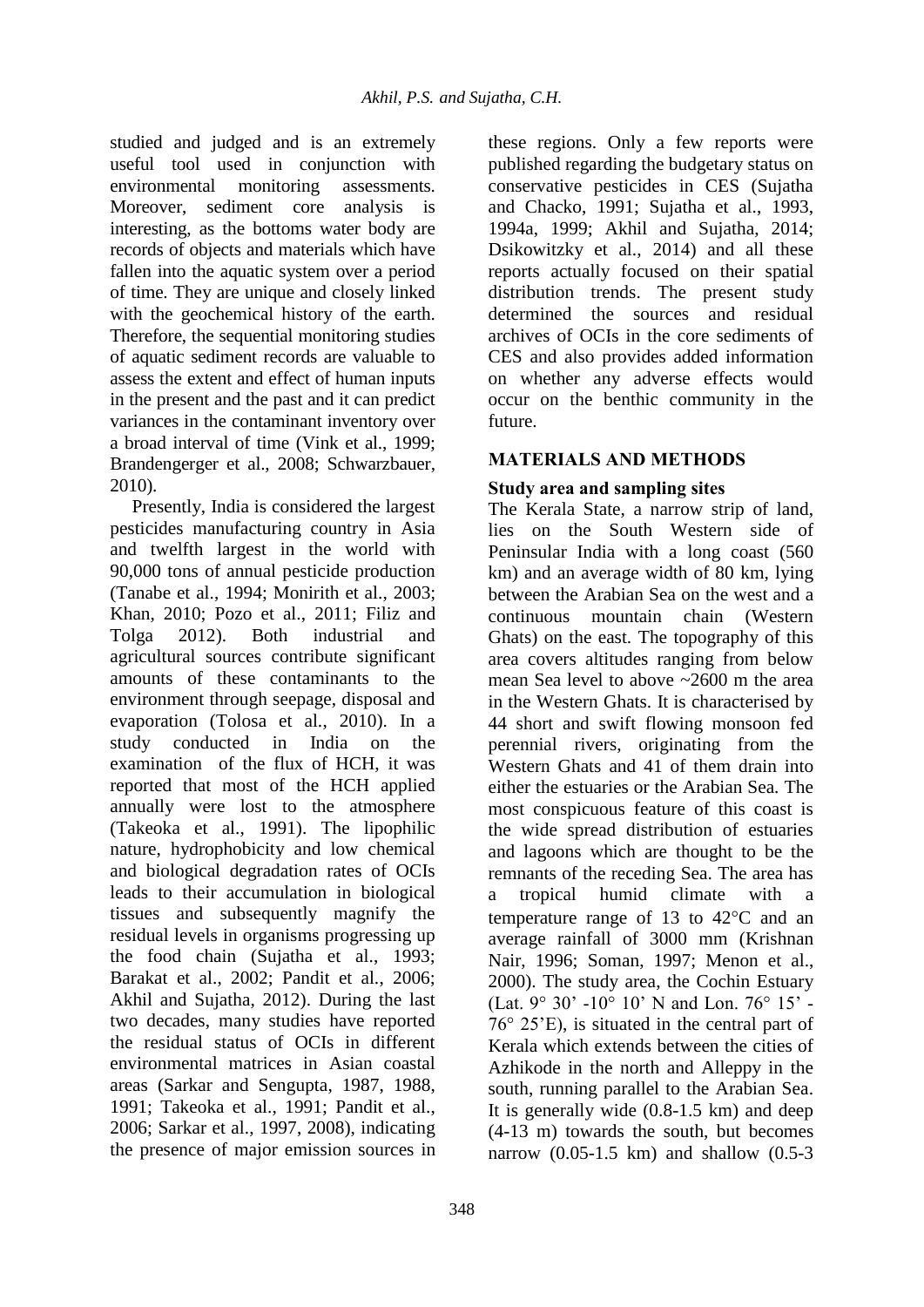m) in its northern part. Six rivers namely: Pamba, Achankovil, Manimala, Meenachil, Periyar and Muvattupuzha with their tributaries along several canals, bring freshwater into the estuary. Among these rivers, Periyar (in the north) and Muvattupuzha (in the south) have an active

influence in controlling the salinity of the<br>estuarine system. Based on the estuarine system. Based on the topographical, hydrological and ecological features of the estuary, the present study area was divided into three zones namely south, middle and north (Fig. 1).



**Fig. 1.** Map of the study area and sampling sites

The south zone is situated in the fresh water region, and originated from the southern branch of the Muvattupuzha River. The major source of pollution in these areas is from agricultural fields (80 km 2 ) and the region also receives untreated effluents (104 billion liters per day) from domestic sectors (CPCB, 1996). Moreover, wastes from aquaculture fields  $(62 \text{ km}^2)$ , coconut husk retting yards, fish processing plants, and animal bone processing units have increased the organic pollution in this zone (Thomson, 2002). The middle zone has a perennial connection with the Arabian Sea and experiences an irregular encroachment of saline water intrusion by making free flow of contaminants in the CES which gets settled considerably

(Madhuprathap, 1987; Balachandran et al., 2008; Akhil et al., 2013; Dsikowitzky et al., 2014). With the advent of International Container Transshipment Terminal (ICTT) project, this region has become a backbone of the economy of Kerala State. Due to enhanced containerization, resulting in improved trade and economic growth, widespread activities like dredging, piling, along with anthropogenic inputs are increasing frequently. Moreover, this zone is well regulated by a bund (namely Thannirmukham), which was constructed in order to prevent salt water intrusion into the paddy fields and the bund remains open during the monsoon season. Finally, the north zone originates from the industrial

towards the head of the estuary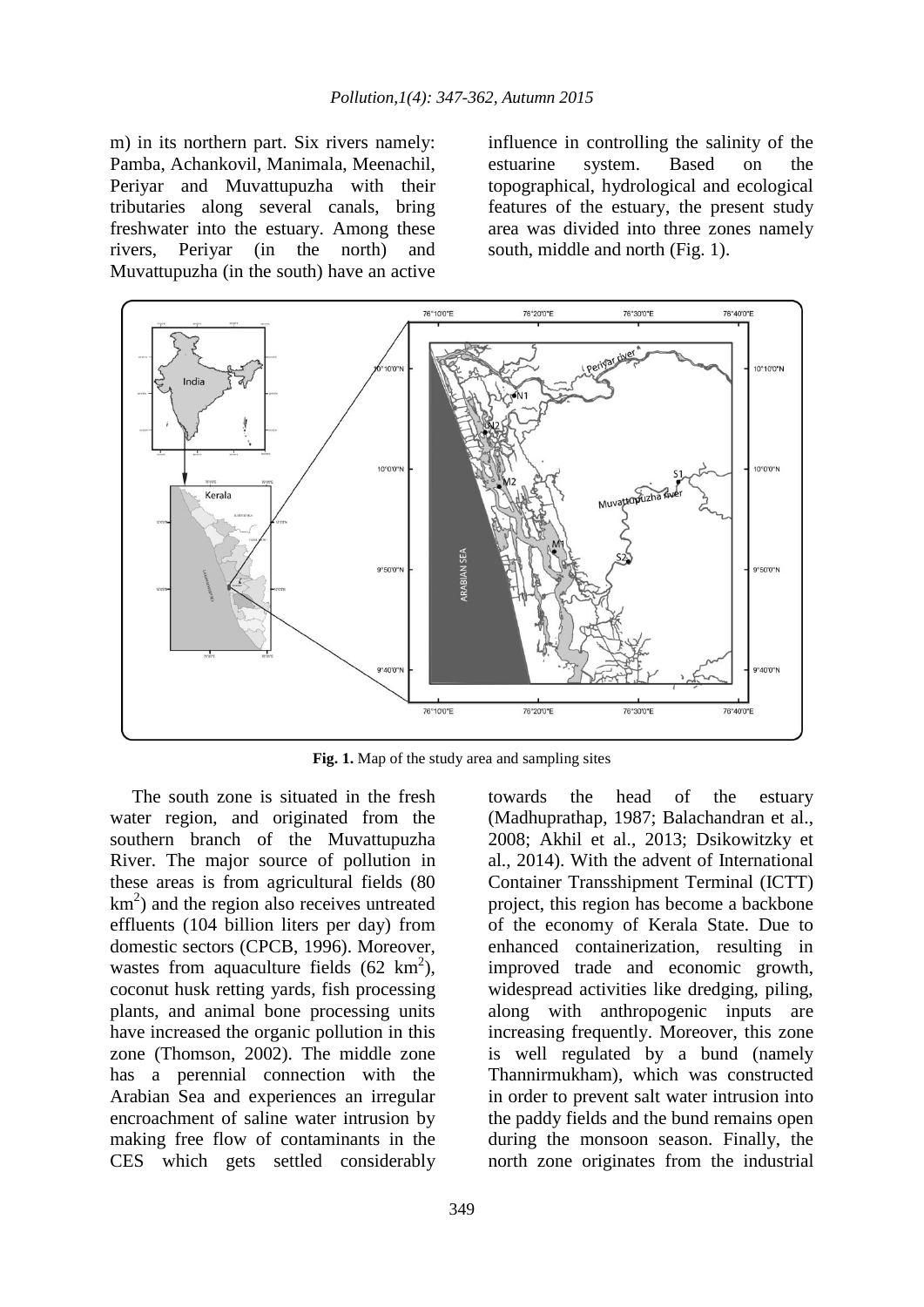locale of the Periyar - the life line of Kerala. The principal chemical industries of the Kerala State (~70%) are mainly located on the banks of the rivers- Periyar and Chithrapuzha (Table 1) and utilise

large amounts of freshwater from the River Periyar and in turn discharges 260 million liters of effluents daily into the aquatic niche (CPCB, 1996; KPCB, 2000).

| No.            | <b>Industy</b>                                      | <b>Products</b>         | Production<br>(Tones/Month) | <b>Effluent Discharge</b><br>$(m^3/day)$ | Major<br><b>Pollutants</b> |
|----------------|-----------------------------------------------------|-------------------------|-----------------------------|------------------------------------------|----------------------------|
|                |                                                     |                         |                             |                                          |                            |
| $\mathbf{1}$   | Hindustan Insecticides Ltd                          | <b>DDT</b>              | 336                         |                                          |                            |
|                |                                                     | <b>HCH</b>              | 500                         | 1000                                     | Insecticides               |
|                |                                                     | Endosulfan              | —                           |                                          |                            |
|                |                                                     | Mancozeb                |                             |                                          |                            |
|                |                                                     | Hydrochloric<br>Acid    | 140                         |                                          |                            |
|                |                                                     | Sulphuric Acid          | 100                         |                                          |                            |
| $\overline{c}$ | <b>FACT</b>                                         | Ammonium<br>Chloride    | 2250                        |                                          |                            |
|                |                                                     | Ammonium<br>Sulphate    | 18000                       |                                          | Free<br>Ammonia            |
|                |                                                     | Ammonium<br>Phosphate   | 16500                       | 25400                                    | Phosphate                  |
|                |                                                     | Ammonia                 | 10200                       |                                          | Suspended<br>Solids        |
|                |                                                     | Phosphoric Acid         | 3750                        |                                          |                            |
| 3              | <b>FACT</b> Pertochemical                           | Caprolactum             |                             |                                          |                            |
|                |                                                     | Nitric Acid<br>Soda Ash |                             | 5040                                     |                            |
| 4              | Travancore Cochin Chemicals                         | Caustic Soda            | 2775                        |                                          |                            |
|                |                                                     | Liquid Chlorine         | 2487                        | 6680                                     | Free<br>Chloride           |
|                |                                                     | Hydrochloric<br>Acid    |                             |                                          | Suspended<br>solids        |
|                |                                                     | Sodium<br>Sulphate      | 54                          |                                          |                            |
| 5              | Binai Zinc Ltd                                      | Zinc Slabs              | 1400                        | 550                                      | Zinc and<br>Lead           |
|                |                                                     | Cadmium                 | 3                           |                                          |                            |
| 6              | Periyar Chemicals Ltd                               | Formic Acid             | 85                          | 330                                      |                            |
|                |                                                     | Sodium Formate          | 165                         |                                          |                            |
| 7              | <b>Travancore Chemicals</b><br>Manufacturing Co.Ltd | Copper Sulphate         | 250                         |                                          |                            |
|                |                                                     | Copper oxy<br>chloride  | 75                          | 720                                      |                            |
|                |                                                     | Sodium<br>Aluminate     | 85                          |                                          |                            |
|                |                                                     | Sulphate of<br>Alumina  | 100                         |                                          |                            |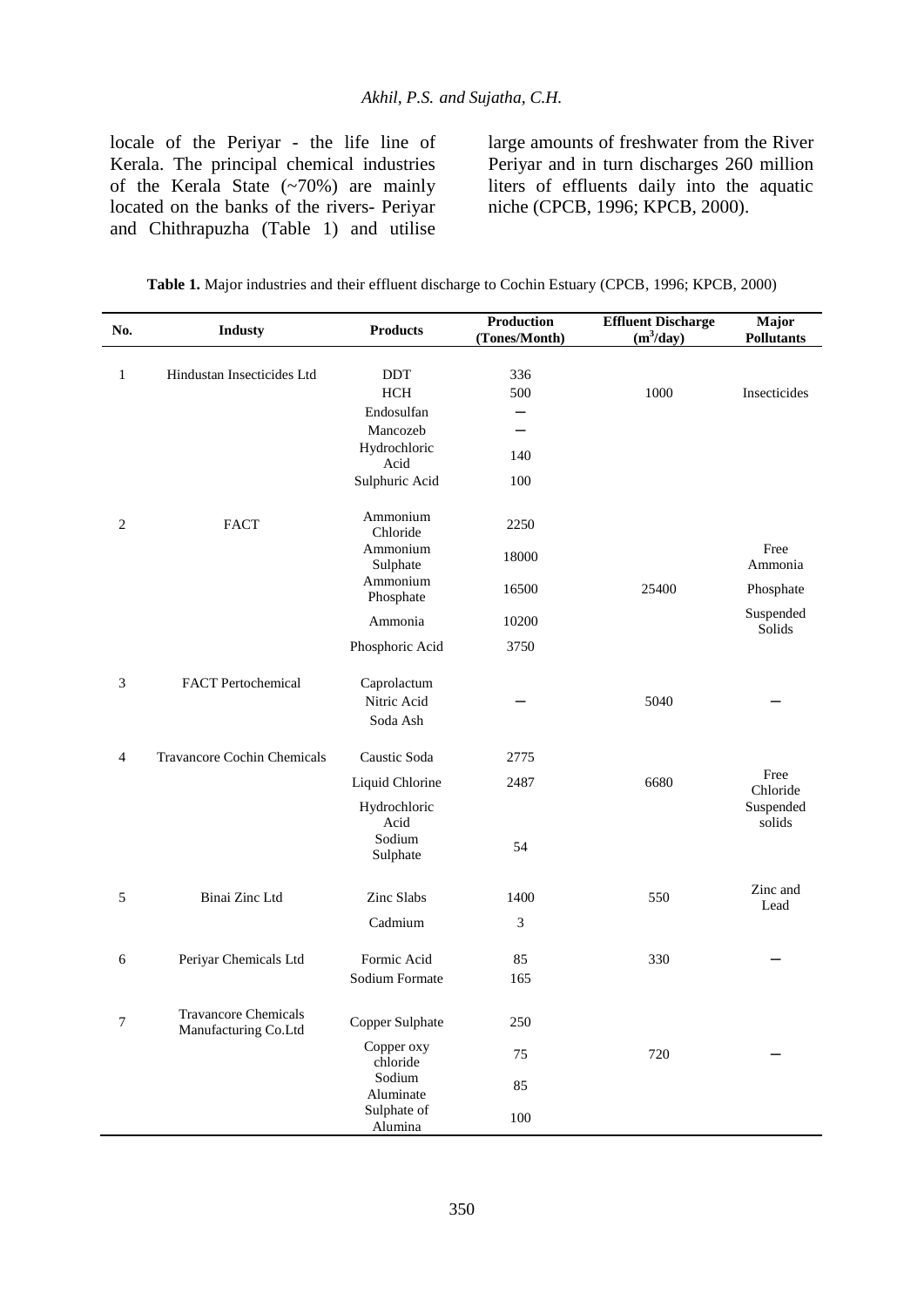Further, two core sediment samples from each of these three zones  $[S_1 (45cm)]$ and  $S_2$  (30 cm) south,  $M_1$  (55 cm) and  $M_2$ (60 cm) middle and  $[N_1 (30 \text{ cm})$  and  $N_2 (60 \text{ cm})$ cm) north], were collected by pushing a hand held PVC core (150 cm long with a diameter of 6.3 cm) during November 2009 with the help of a skin diver, in varying depths (1-3.50 m) of the water body. All samples were kept in ice chest boxes on board during transportation. In the laboratory, all visible marine organisms, coarse shell fragments, and sea grass leaves and roots were removed manually with the help of stainless-steel forceps. The sediment cores were sectioned immediately at 5 cm intervals and then they were freeze-dried, sieved through a 250 µm sieve and stored at -20<sup>o</sup>C till further analysis.

### **Sedimentary parameters**

General sedimentary characteristics such as texture and total organic carbon (TOC) were included in this study, as they are the main contributors for sorbing all types of trace contaminants in the environmental niche. The textural characteristics (sand, silt, and clay) of these sediment samples were determined using pipette analysis (Lewis, 1984). TOC was determined by treating the samples with 1M HCl to remove the carbonates and treatment was repeated two/three times in order to ensure the complete exclusion of carbonates. These samples were washed with Milli-Q water to remove salts, and finally freeze dried. Organic carbon was determined using Total Organic Carbon (TOC) analyzer (Elementar Vario Select, Germany). Samples were run with blank cups in order to correct the carbon associated with the tin cups. Standard sediments supplied by Elementar Vario Select, Germany, were used for calibration in the TOC analyzer. The detection limit for OC is 0.06%.

## **Analysis of organochlorine insecticides**

About 5 g of the sediment samples were accurately weighed and then extracted twice

with 50 mL of 1:1 hexane-acetone mixture (HPLC grade, Glaxo, Mumbai, India). Activated copper granules were added to each collection flask, in order to remove potential elemental sulphur (Sarkar et al., 1997; Lino et al., 2007). The extract was subjected to a cleanup procedure involving elution through a Florisil column (60 cm  $\times$  22 mm i.d) with 50 mL 1:1 hexane-acetone mixture and the aliquots were fractionated by elution through a silica column (250 mm  $\times$  10 mm i.d) to separate the PCBs from the polar OCIs (EPA Method 3630C and 8081A). The extract was concentrated to about 5–6 mL by means of a rotary evaporator at 50–60°C for further analysis. However, the separation and analysis of the OCIs were performed on a gas chromatograph (GC) (model 7890A, Agilent, Waldbronn, Germany) with a Ni-63 ECD and equipped with capillary column (HP-35, 30  $m \times 0.320$  mm  $\times 0.5$  mm) using nitrogen as carrier gas  $(1.5 \text{ mLmin}^{-1})$ . The GC was calibrated with a standard solution of a pesticide mixture (Supelco, USA) prepared in HPLC grade n-hexane. Solvent blanks were used to confirm the absence of any pesticide residues. Analytical reproducibility was checked by replicate measurements. Also, the quality of the analytical data of OCIs was assured using the certified reference material (CRM) 804-050 soils (Sigma-Aldrich). Identification and quantification of OCIs were accomplished using reference solutions supplied by EPA (USA) and Supelco (USA). 1 µL aliquot samples were injected onto the column. The following GC conditions were maintained: injection port temperature of 250 $\degree$ C, detector temperature of 350 $\degree$ C, oven temperature program:  $110^{\circ}$ C (5 min) at 5<sup> $\circ$ </sup>C min<sup>-1</sup> to 190°C (2 min) at 15°C min<sup>-1</sup> to 280°C (10 min).

## **Quality control and quality assurance**

All the data were subjected to strict quality control procedures, including the analysis of procedural blanks and spiked samples with each set of samples analyzed. None of the target compounds were detected in the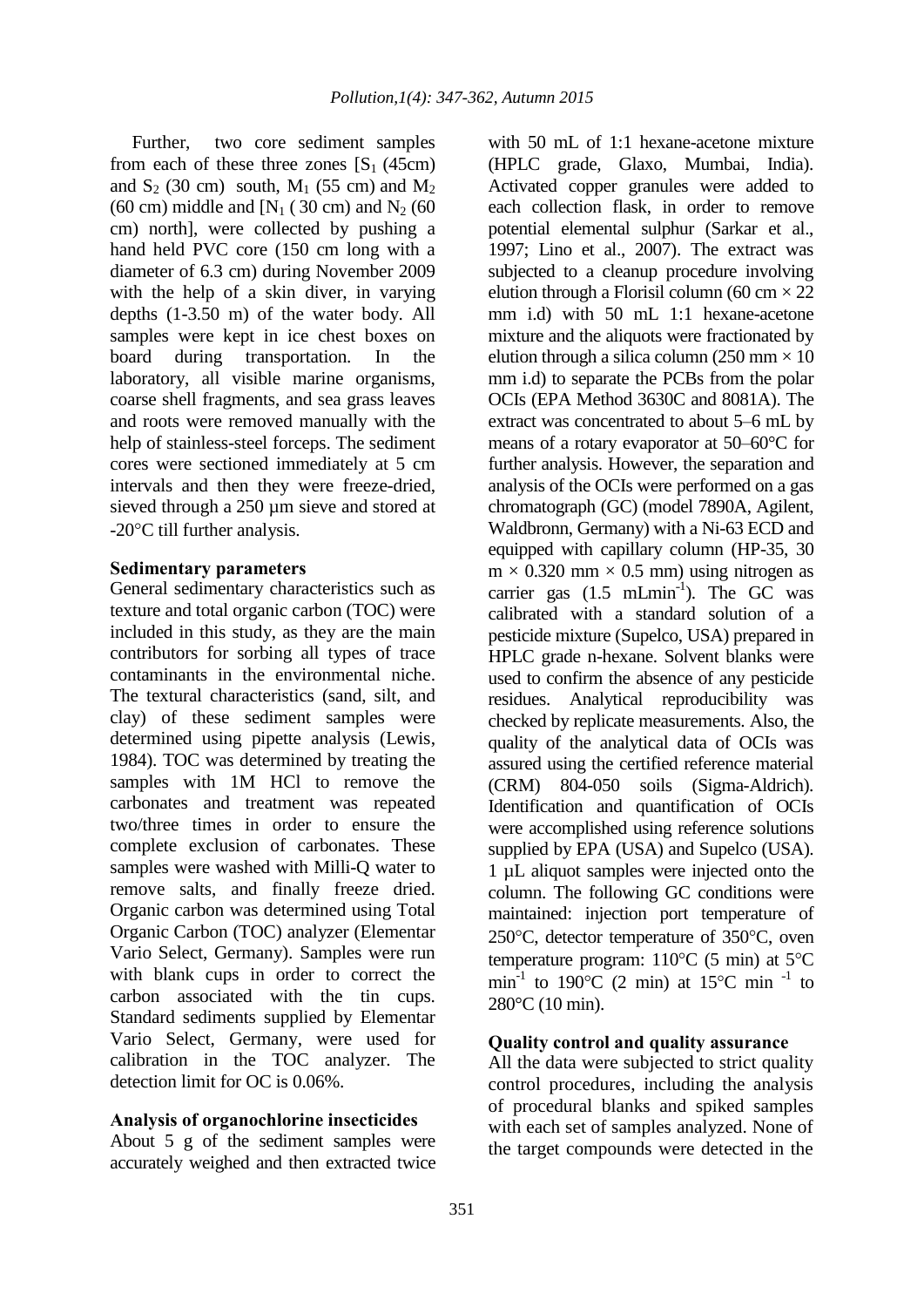procedural blanks for sediment samples. Spiked samples (10 ng of pesticide mix standard) were determined with good precision and high recoveries. The limit of detection (LOD) and relative standard deviation (RSD) of the analytical method for quantification of OCIs is as follows.

The instrumental detection limit values were calculated from the lowest standards, extrapolating to the corresponding amount of analytes that generate a signal-to-noise ratio of 3:1. The detection limit was lowest for aldrin (0.04 ng/g) and highest for endrin and  $4.4'$ -DDT (0.19 ng/g), while the detection limit of other analytes were within the range. The average recoveries (n=3) for OCIs in the sediments revealed an efficiency of 87–103%. Moreover, the recoveries of the analysed concentrations of OCIs in CRM samples were from 75-107%, which shows that the analytical protocols used in this study can effectively determine OCI residues in sediments. Table 2 illustrates the recoveries and detection limits (DLs) of OCIs in sediments. The relative standard deviations (RSD) were below 5.0% and fall within the

requirement criteria of US-EPA (Recovery: 70–130%, RSD is <30%).

The residue levels of OCIs were quantitatively determined by the external standard method using peak height and standard calibration curves. For every set of 10 samples, a procedural blank and the spike samples consisting of all reagents were run in order to check the interference and cross contamination. Moreover, peak identification was conducted by the accurate retention time of each standard  $(\pm 1\%)$  and selected samples were analyzed by GC-MS (Agilent 6890N-5975) for confirmation. The mass spectrometer was operated in a positive ion electron impact energy of 70 eV and an emission current of 60 µA. Full scan data were obtained with a mass range of m/z 40-450. Scanning interval and selected ion monitoring (SIM) sampling rate were kept at 0.5 and 0.2 s, respectively. The following organochlorine pesticides were quantified:  $\alpha$ hexachlorocyclohexane (α-HCH), β-HCH, γ-HCH, heptachlor, aldrin, heptachlor epoxide (B), 4,4'-DDE, dieldrin, endrin, 2,4'DDD, 4,4'DDD, 2,4'-DDT, 4,4'DDT, α-endosulfan, and β-endosulfan.

**Table 2.** The recoveries, detection limits (DLs), and the analyzed results of CRM standards (804-050) of OCIs in sediments

|                        |                  |             | CRM standard (mg/Kg)   |                          |  |  |
|------------------------|------------------|-------------|------------------------|--------------------------|--|--|
| <b>Insecticides</b>    | Recovery $(\% )$ | $DL$ (ng/g) | <b>Certified value</b> | <b>Analyzed value</b>    |  |  |
| $\alpha$ -HCH          | $90 \pm 3$       | 0.10        | _*                     |                          |  |  |
| $\beta$ -HCH           | $87 \pm 4$       | 0.13        |                        |                          |  |  |
| $\gamma$ -HCH          | $88 \pm 3$       | 0.09        | 491.6                  | 526.1                    |  |  |
| Heptachlor             | $89 \pm 5$       | 0.18        |                        |                          |  |  |
| Heptachlor epoxide (B) | $90 \pm 3$       | 0.18        |                        |                          |  |  |
| $4,4'$ -DDE            | $88 \pm 2$       | 0.06        | 1519.6                 | 1246                     |  |  |
| Dieldrin               | $88 \pm 4$       | 0.06        | 1862.5                 | 1508.7                   |  |  |
| Aldrin                 | $90 \pm 5$       | 0.04        | 18.04                  | 19.1                     |  |  |
| Endrin                 | $103 \pm 4$      | 0.19        | 62.2                   | 68.3                     |  |  |
| $2,4'$ DDD             | $92 \pm 3$       | 0.18        |                        |                          |  |  |
| $4,4'$ DDD             | $91 \pm 5$       | 0.16        | 1530.6                 | 1193.9                   |  |  |
| $2,4'$ -DDT            | $90 \pm 2$       | 0.15        |                        | $\overline{\phantom{a}}$ |  |  |
| $4,4'$ DDT             | $87 \pm 4$       | 0.19        | 1060.1                 | 795.1                    |  |  |
| $\alpha$ -Endosulfan   | $89 \pm 5$       | 0.18        | 1464.3                 | 1142.2                   |  |  |
| β-Endosulfan           | $90 \pm 5$       | 0.13        | 1128.2                 | 1028.8                   |  |  |

\* Not available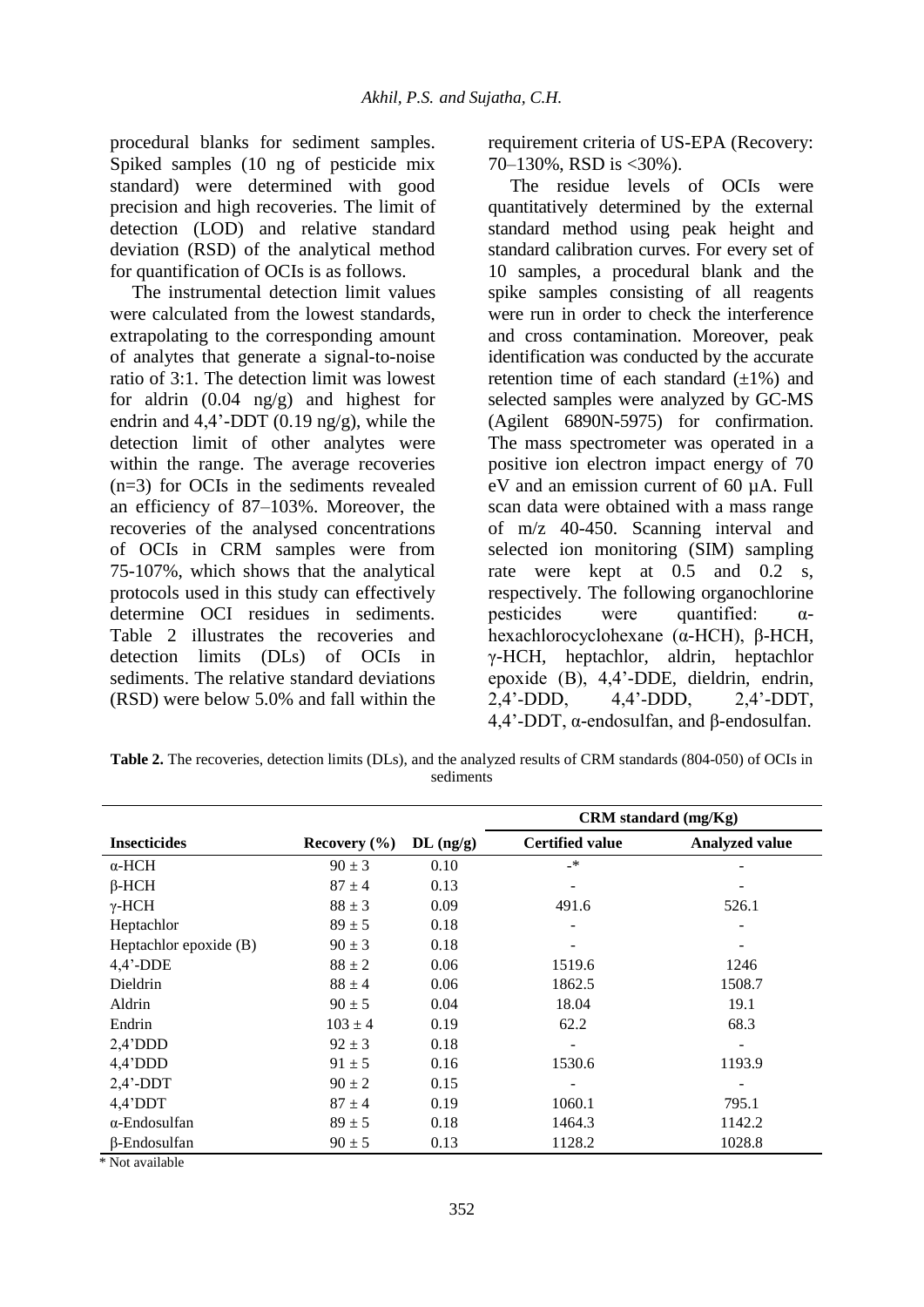## **RESULTS AND DISCUSSION**

The distribution of various organochlorine insecticides are presented in Tables 3, 4 and 5. They constitute the first judicious baseline data set in the sediment cores of CES.

|              | S1            |              |               |               |               | S <sub>2</sub>  |             |               |            |
|--------------|---------------|--------------|---------------|---------------|---------------|-----------------|-------------|---------------|------------|
| <b>Depth</b> | $\alpha$ -HCH | $\beta$ -HCH | $\gamma$ -HCH | $\alpha$ -HCH | $\gamma$ -HCH | <b>4,4'-DDE</b> | $4.4'$ -DDD | <b>Aldrin</b> | Heptachlor |
| cm           | ng/g          | ng/g         | ng/g          | ng/g          | ng/g          | ng/g            | ng/g        | ng/g          | ng/g       |
| $0 - 5$      | < 0.10        | < 0.13       | < 0.09        | < 0.10        | 4.34          | < 0.06          | 33.17       | < 0.04        | < 0.18     |
| $5-10$       | 4.32          | < 0.13       | < 0.09        | < 0.10        | 2.12          | < 0.06          | 16.4        | < 0.04        | < 0.18     |
| $10-15$      | 1.81          | < 0.13       | < 0.09        | < 0.10        | 0.81          | < 0.06          | 32.1        | 1.8           | 0.92       |
| $15-20$      | < 0.10        | 46.4         | < 0.09        | < 0.10        | < 0.09        | 2.82            | 6.4         | 3.5           | 2.95       |
| $20 - 25$    | 12.2          | 184.2        | 0.18          | 1.8           | < 0.09        | 8.12            | < 0.16      | 0.92          | < 0.18     |
| $25 - 30$    | 20.82         | 247.1        | 0.29          | 2.168         | < 0.09        | 14.8            | < 0.16      | 1.2           | < 0.18     |
| $30 - 35$    | < 0.10        | 34.1         | < 0.09        | $NA*$         | <b>NA</b>     | NA              | <b>NA</b>   | <b>NA</b>     | <b>NA</b>  |
| $35-40$      | < 0.10        | 16.2         | 14.2          | <b>NA</b>     | <b>NA</b>     | <b>NA</b>       | NA          | <b>NA</b>     | NA         |
| 40-45        | 11.34         | 47.4         | 32.5          | NA            | <b>NA</b>     | NA              | NA          | NA            | NA         |

**Table 3.** Concentration of OCIs (ng/g, dry wt.) in the sediment cores  $S_1$  and  $S_2$ 

\*NA: Not Available

\* All other quantified OCIs were BDL

|           | $\mathbf{M1}$               |        |                                      |          |             |                                       |          | M2            |            |        |                                             |
|-----------|-----------------------------|--------|--------------------------------------|----------|-------------|---------------------------------------|----------|---------------|------------|--------|---------------------------------------------|
| Depth     | Epoxide $(B)$<br>Heptachlor | Endrin | Endosulfan<br>$\widehat{\mathbf{e}}$ | $HCOH-2$ | <b>FHCH</b> | $\mathbf{H}\mathbf{O}\mathbf{H}^{-k}$ | 4,4'-DDE | <b>Aldrin</b> | Heptachlor | Endrin | <b>Endosulfan</b><br>$\widehat{\mathbf{e}}$ |
| cm        | ng/g                        | ng/g   | ng/g                                 | ng/g     | ng/g        | ng/g                                  | ng/g     | ng/g          | ng/g       | ng/g   | ng/g                                        |
| $0 - 5$   | 69.45                       | < 0.19 | < 0.18                               | < 0.10   | 12.78       | < 0.09                                | 6.06     | < 0.04        | < 0.18     | < 0.19 | < 0.18                                      |
| $5 - 10$  | 44.8                        | 31.2   | < 0.18                               | < 0.10   | 10.2        | < 0.09                                | 1.26     | < 0.04        | < 0.18     | < 0.19 | < 0.18                                      |
| $10 - 15$ | 18.2                        | 55.2   | < 0.18                               | < 0.10   | 7.4         | < 0.09                                | 3.17     | < 0.04        | < 0.18     | < 0.19 | < 0.18                                      |
| 15-20     | 32.1                        | 32.1   | < 0.18                               | < 0.10   | < 0.13      | < 0.09                                | 0.86     | < 0.04        | < 0.18     | < 0.19 | < 0.18                                      |
| $20 - 25$ | 0.84                        | 18.4   | < 0.18                               | < 0.10   | < 0.13      | < 0.09                                | < 0.06   | 11.2          | 2.94       | 24.3   | < 0.18                                      |
| 25-30     | 1.82                        | 0.29   | < 0.18                               | < 0.10   | 8.3         | < 0.09                                | 2.81     | 8.4           | 8.41       | 16.8   | < 0.18                                      |
| 30-35     | < 0.18                      | < 0.19 | 21.2                                 | 0.89     | 23.4        | < 0.09                                | < 0.06   | 22.2          | 12.5       | 63.4   | < 0.18                                      |
| 35-40     | < 0.18                      | < 0.19 | 2.9                                  | 3.1      | 36.97       | < 0.09                                | < 0.06   | 33.7          | 23.41      | 82.12  | < 0.18                                      |
| 40-45     | < 0.18                      | < 0.19 | 16.4                                 | 1.2      | 18.4        | < 0.09                                | < 0.06   | 18.9          | 4.86       | 46.3   | < 0.18                                      |
| $45 - 50$ | < 0.18                      | < 0.19 | 42.3                                 | 4.8      | 16.3        | 2.81                                  | < 0.06   | 1.28          | < 0.18     | 8.6    | 8.46                                        |
| 50-55     | < 0.18                      | < 0.19 | 68.6                                 | 2.1      | 0.81        | 4.23                                  | < 0.06   | < 0.04        | < 0.18     | < 0.19 | 16.3                                        |
| 55-60     | NA                          | NA     | NA                                   | 8.82     | < 0.13      | 6.38                                  | < 0.06   | < 0.04        | < 0.18     | < 0.19 | 65.2                                        |

**Table 4.** Concentrations of OCIs (ng/g, dry wt.) in the sediment cores  $M_1$  and  $M_2$ 

\*NA: Not Available

\* All other quantified OCIs were BDL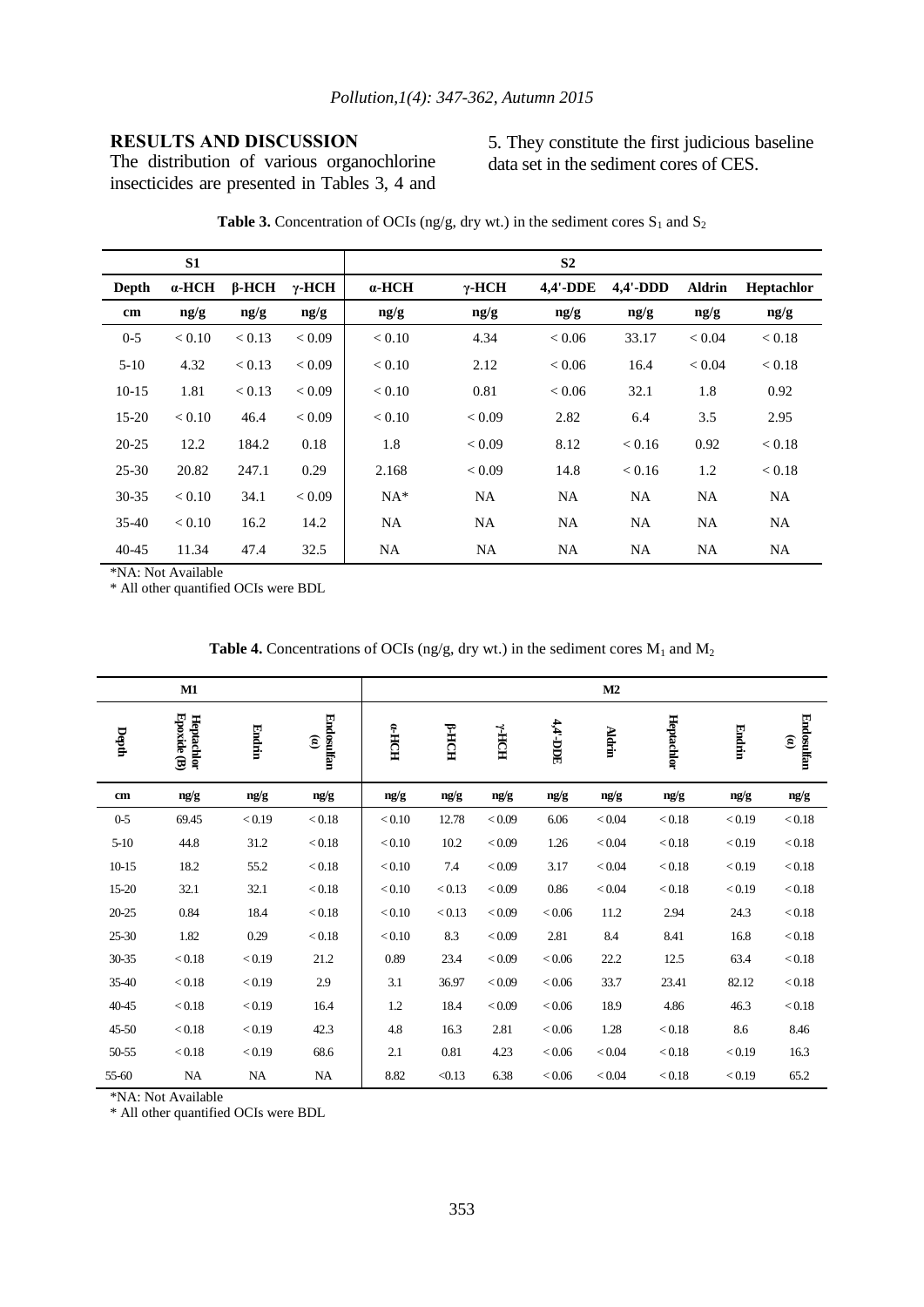|               |            | $\mathbf{N}_1$ |           |            |               |             |        | N2         |        |                                      |                 |
|---------------|------------|----------------|-----------|------------|---------------|-------------|--------|------------|--------|--------------------------------------|-----------------|
| Depth         | $HCH^{-n}$ | <b>FHCH</b>    | 44-DDE    | $111 - 11$ | <b>Aldrin</b> | <b>FHCH</b> | 24-DDT | $11 - 100$ | Endrin | Endosulfan<br>$\mathbf{\widehat{e}}$ | Endosulfan<br>⊜ |
| $\mathbf{cm}$ | ng/g       | ng/g           | ng/g      | ng/g       | ng/g          | ng/g        | ng/g   | ng/g       | ng/g   | ng/g                                 | ng/g            |
| $0 - 5$       | < 0.10     | < 0.13         | < 0.06    | 35.9       | 6.08          | 38.26       | < 0.15 | < 0.16     | 103.15 | < 0.18                               | < 0.13          |
| $5 - 10$      | < 0.10     | 16.1           | $<\!0.06$ | 18.41      | 1.28          | 18.4        | < 0.15 | < 0.16     | 48.2   | < 0.18                               | < 0.13          |
| $10 - 15$     | 1.2        | 4.8            | 8.42      | 8.1        | < 0.04        | 9.81        | < 0.15 | 2.1        | 16.4   | < 0.18                               | < 0.13          |
| 15-20         | 4.6        | $1.8\,$        | 62.71     | < 0.16     | < 0.04        | 43.1        | 26.4   | 12.1       | 72.6   | $<\!0.18$                            | < 0.13          |
| $20 - 25$     | 6.06       | < 0.13         | 4.34      | < 0.16     | < 0.04        | 16.2        | 84.1   | < 0.16     | 7.3    | 42.1                                 | 8.26            |
| 25-30         | < 0.10     | < 0.13         | < 0.06    | < 0.16     | < 0.04        | 4.26        | 63.2   | 14.1       | < 0.19 | 18.6                                 | 12.3            |
| 30-35         | <b>NA</b>  | NA             | NA        | NA         | NA            | 65.23       | 114.28 | 39.02      | < 0.19 | 88.17                                | 41.2            |
| 35-40         | NA         | NA             | <b>NA</b> | NA         | NA            | 0.84        | 9.4    | 8.2        | < 0.19 | 8.9                                  | 4.21            |
| 40-45         | <b>NA</b>  | <b>NA</b>      | <b>NA</b> | <b>NA</b>  | NA            | < 0.13      | < 0.15 | < 0.16     | < 0.19 | < 0.18                               | 6.34            |
| 45-50         | $\rm NA$   | NA             | <b>NA</b> | NA         | NA            | < 0.13      | < 0.15 | < 0.16     | < 0.19 | < 0.18                               | 17.2            |
| 50-55         | NA         | NA             | <b>NA</b> | NA         | <b>NA</b>     | < 0.13      | 7.6    | < 0.16     | < 0.19 | 14.2                                 | 64.3            |
| 55-60         | NA         | NA             | NA        | NA         | NA            | < 0.13      | 63     | < 0.16     | < 0.19 | 62.3                                 | 154             |

**Table 5.** Concentrations of OCIs (ng/g, dry wt.) in the sediment cores  $N_1$  and  $N_2$ 

\*NA: Not Available

\* All other quantified OCIs were BDL

The prevalent nature of HCH isomers were detected in most of the samples and it showed a wide range of fluctuation as delineated in this region. It was reported that *β*-HCH is more resistant to hydrolysis and environmental degradation than the other isomers. In natural environment, the isomers of *α*-HCH and *γ*-HCH were found to be transformed into *β*-HCH (Sujatha et al., 1993; Walker et al., 1999; Lee et al., 2001). Therefore, *β*-HCH should be a predominant component of HCHs in the sediment samples, if there were no fresh inputs of technical HCHs. The highest concentration (247.1 ng/g) of β-HCH was detected at 25-30 cm portion of the sediment core  $(S_1)$ , which was collected from the southern part of the estuary and its residual level decreased towards the bottom of the core. In the sediment core  $S_2$ , contamination by α-HCH was detected (2.168 ng/g) at the bottom and  $\gamma$ -HCH residues (4.34 ng/g) were found at the top 5 cm portion of the core. The residue level of

core  $M_1$  whereas in core  $M_2$ , the concentration of β-HCH was highest at both the top and middle portions. Isomers of HCH ( $\alpha$  and  $\gamma$ ) were present in the bottom segment of the sediment core  $M_2$ . The  $\beta$ -HCH content was highest (65.23 ng/g) in the sediment core  $N_2$  at 30-35 cm depth, collected from the northern part of the estuary. The higher concentration of the βisomer confirms its stability and resistance to microbial degradation over other HCH isomers and earlier literatures also support this inference (Willett et al., 1998; Walker et al., 1999). A ratio of β-HCH to  $\gamma$ - HCH is commonly used to estimate the source of HCHs and their paths (Li et al., 2008) and the value  $> 1$  obtained from the sediment core  $S_1$  confirms the past use of HCH and its persistent character. This points towards the occurrence of HCH and is attributed to either the use of a technical HCH mixture (combination of α-(67%), β-(10%), γ-(15%) and (8%) in general) or the use of lindane as

HCH isomers were BDL in the sediment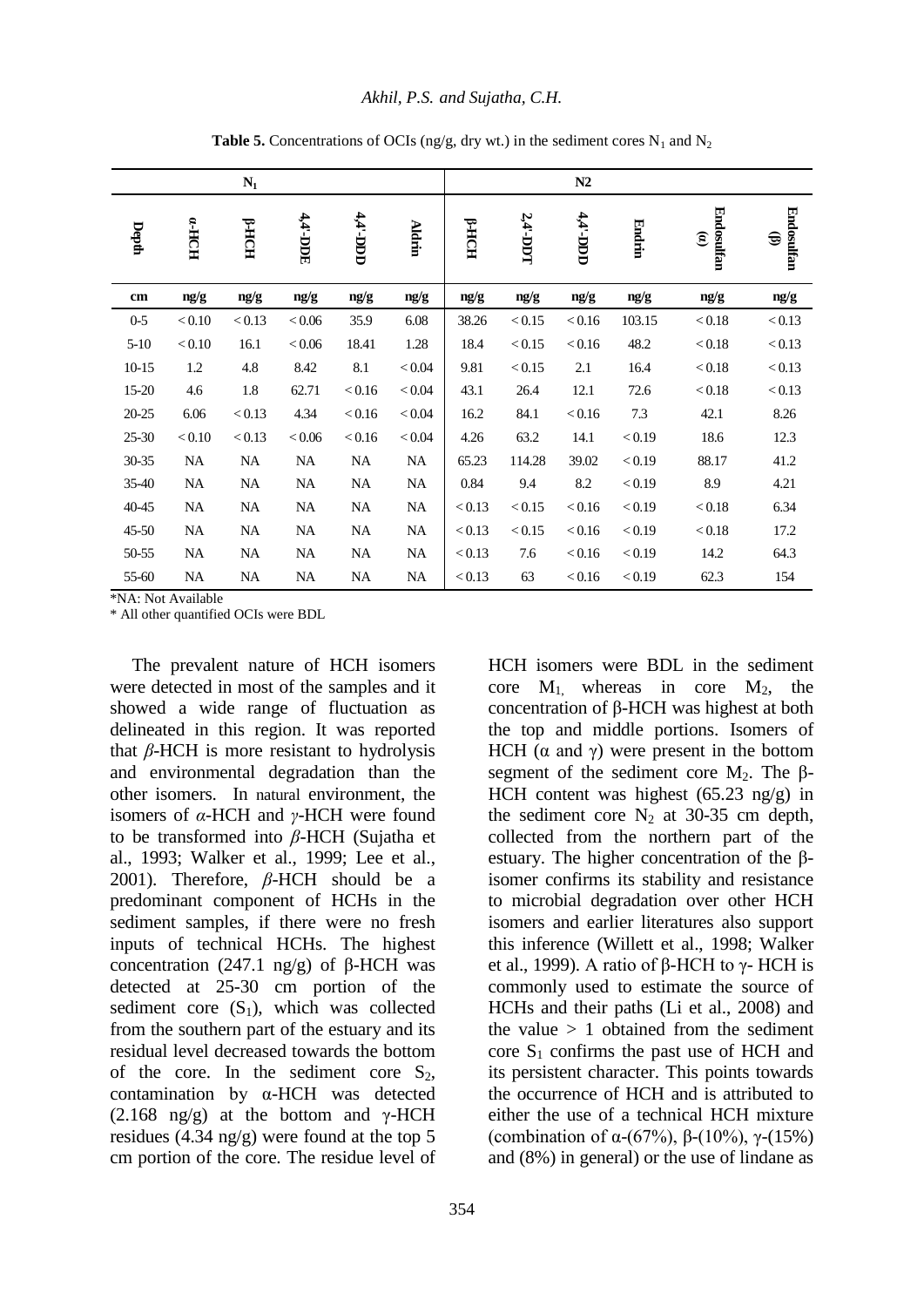the pesticide (Covaci et al., 2002). The residual levels of HCH isomers were identified in the order:  $\beta$ -HCH>γ-HCH>α-HCH, which supports the aforementioned inference. Moreover, previously reported results by Akhil and Sujatha (2014), also substantiate the spatial distribution pattern of these xenobiotics in the CES.

The study extends to the analysis of other xenobiotics and their metabolites/isomers in order to provide more information about the source and transport pathways in the aquatic realm. The concentration of DDT and its metabolites varied significantly in all the six sediment cores under investigation. The highest concentration (114.28 ng/g) of 2,4'- DDT was detected in sediment core  $N_2$  at 30-35 cm section and its level diminished considerably towards the bottom. DDT can be degraded by microbes into DDE under aerobic conditions or DDD under anaerobic conditions (Zhang et al., 1999). Usually, the degradation pathway of DDT DDT→DDE→DDD or DDT→DDD. Therefore, the ratios of DDD/DDE or/and (DDD+DDE)/DDT can be used to distinguish the degradation conditions of DDT, the 'new' or 'old' pollution sources, and the degree of degradation of DDTs (Doong et al., 2002; Yang et al., 2005). If (DDE+DDD)/DDT ratio is larger than 0.5, it would suggest that accumulated DDTs have undergone long-term degradation; if (DDE+DDD)/DDT ratio is less than 0.5, a new source of DDT may be in existence. In most cases, the ratios were larger than 0.5 suggesting that DDTs in the sediment from CES mainly came from the residues of historically used DDT. These results confirm the slow degradation pattern of DDT and heavy discharge of untreated or partially treated effluents from nearby industries into the aquatic niche. Contamination by 4,4'-DDD was highest in sediment core  $N_2$  (39.02 ng/g) followed by cores  $S_2$  and  $N_1$ . The presence of both 4,4<sup>2</sup>-DDE and 4,4'-DDD residues in the sediment cores  $S_2$  and  $N_1$  collected from the

southern and northern region of the estuary, indicates significant anaerobic degradation, having occurred in addition to aerobic metabolisation of DDT. One possible anomalous point (maximum of 62.71 ng/g) in the profile for 4,4'-DDE in the sediment core  $N_1$ , is the large effluent discharge carried out by nearby industries in the CES, as reported by Dsikowitzky et al. (2014). Moreover, biodegradation of DDT into its metabolites in the riverine ecosystem may be another reason for a higher concentration of its metabolites in these sediment cores as previously reported by Zhang et al. (1999) and Peris et al. (2005) elsewhere.

A relatively high concentration of heptachlor and its isomer were detected in the sediment cores  $M_1$  and  $M_2$  at the top and middle portions, respectively. The residual level of aldrin ranges from BDL to 33.7 ng/g in core  $M_2$  and the highest concentration (33.7 ng/g) was profoundly observed in the 35-40 cm section. The prevalent nature of heptachlor and aldrin in these regions indicate its direct input into the aquatic environment from nearby point sources, followed by rapid burial and preservation under anaerobic sediments (Akhil et al., 2013). Moreover, the abundance of aldrin relative to dieldrin implies that it is widely used in this region.

The highest concentration of endosulfan isomers was detected in the sampling station situated near the industrial zone (core  $N_2$ ) followed by sediment cores  $M_1$ and  $M_2$ , which were collected from the middle zone. The results of the present findings are in line with the available report on the residue levels of endosulfan- $\alpha$ in the surface sediments of CES, ranging from BDL to 43.2 ng/g during 2009 in the northern part of the study area (Akhil and Sujatha, 2014). These variations observed in the concentration level of OCIs and their metabolites in the estuarine sediments may be due to the high influx rate of contaminants into the estuaries through the rivers, agricultural runoff, microbial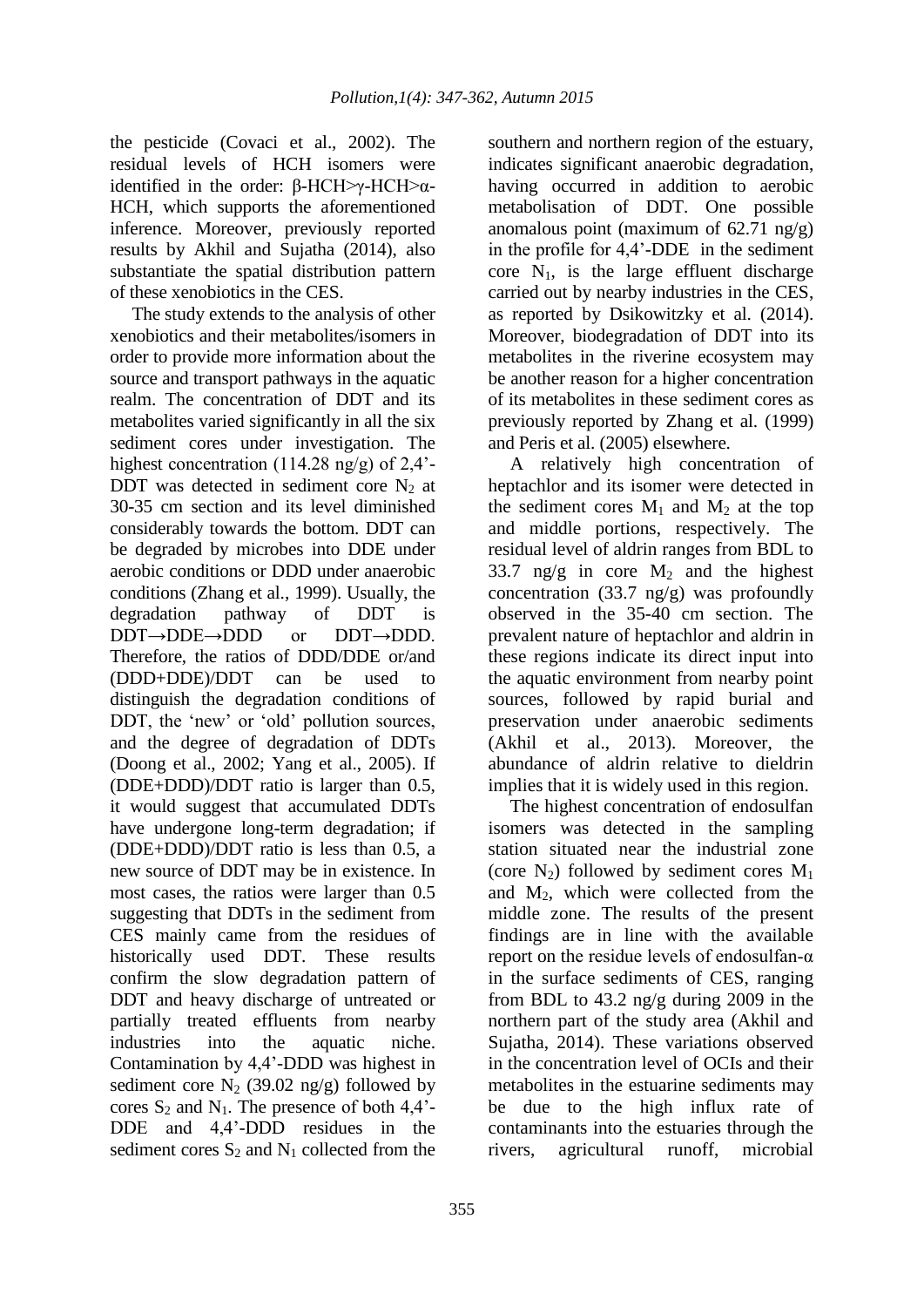activities and various physico-chemical characteristics of the sediments, which in turn influence the abiotic degradation of insecticides (Sarkar, 1994).

Different opinions exist regarding the relation between the concentration of POP's and the respective sediment characteristics. Several earlier researchers have observed that OCIs in sediments are mainly associated with organic matter (Knezovich et al., 1987; Doong et al., 2002; Barakat et al., 2012b) and their total content depends on the grain size distribution (Law and Andrule wicz, 1983; Doong et al., 2002). Though the present study failed to find a correlation between sediment characteristics and the residual levels of OCIs in certain sediment cores  $(M_1$  and  $M_2$ ), as shown in the Figures 2 and 3, they are in conformity with the findings of de Mora et al. (2004) and Guzzella et al. (2005) reported elsewhere.



**Fig. 2.** Distribution pattern of TOC (%) in different cores



**Fig. 3.** Grain size distribution pattern (%) in different cores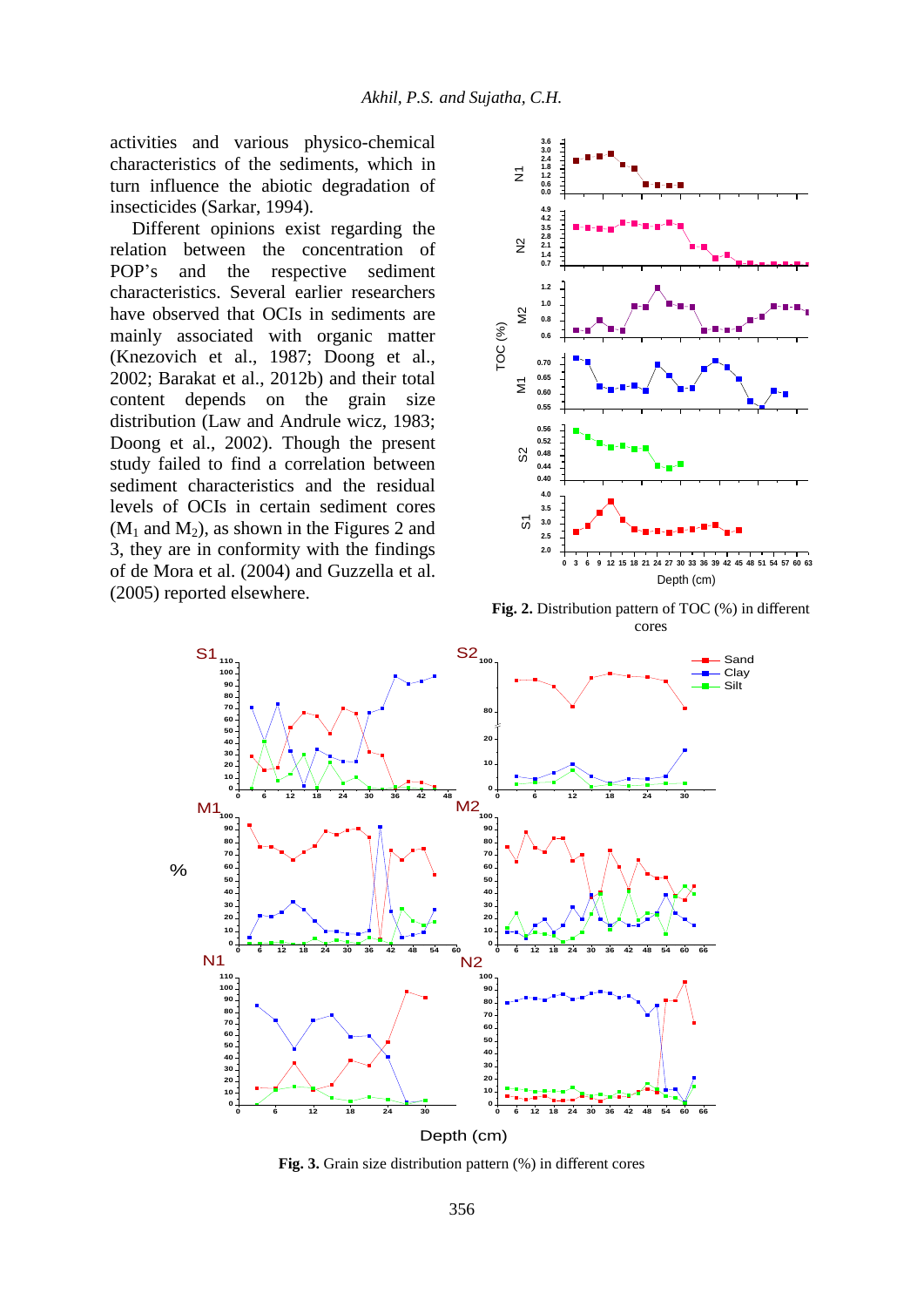The typical feature of OCI residues in the middle zone of CES may be controlled by direct continuous regional inputs rather than the natural sorption process on particulate organic carbon. Furthermore, the productive and varying benthic communities at the collection sites (Menon et al., 2000) contribute to the higher level of organic carbon in the sediment, masking any relationships which may exist between POPs and TOC as reported by Guinan et al. (2001).

Accurate reconstructions using sediment core profile data can often be challenging due to site specific environmental contributing factors, which may not support a stable depositional environment. Physical processes such as sediment entrainment induce mixing, winnowing and erosion, which may disturb the sediment record. Previously, Sarkar et al. (2008) reported the prevalence of DDT and its metabolites in all core sediment samples collected from Sunderban wetland ecosystem and the study revealed that there is an irregular pattern, either top to bottom or vice versa, reflecting the nonhomogenous input of these compounds in the aquatic niche. A similar trend was observed in the residual levels of OCIs, in the sediment cores of CES. The erratic distribution of these contaminants might be attributed to particular hydrological characteristics of both CES and Sundarban wetland being severely influenced by the monsoon, tidal characteristics and nonhomogeneous inputs from point and nonpoint sources of these xenobiotics. The dispersion process is also influenced by estuarine mixing and resuspension processes in this typical environment. In the Mississippi river delta, Santschi et al. (2001) asserted that the presence of DDTs in the sediments can be controlled by a combination of riverine erosion processes and other sedimentary deposits during floods. In the case of CES, sediment mixing by either natural disturbances such

as tidal and water currents, as well as anthropogenic activities such as land reclamation (The Hindu, 2014), influences the interpretation of chronological pollution status in this ecosystem. In addition to these, bioturbation of the sediment by benthic organisms is commonly found to be an issue (Menon et al., 2000) affecting accurate interpretation of sediment core profiles in many sites. The weak flow and the bulk industrial waste thrown out into the northern part of the estuary, leads to high organic input in this area (Akhil et al., 2013; Akhil and Sujatha, 2014) which makes the estuary a copious contaminant zone. Moreover, the elevated C/N ratio in the core sediments indicates a higher contribution of terrigenous material in the study region (Akhil et al., 2013). Recently, Dsikowitzky et al. (2014) reported that the highest contamination by HCH isomers and DDT-metabolites were detected in the water and surface sediment samples collected from the industrial area of CES. The elevated concentration of these compounds in the drainage channel samples confirms the ongoing production of these contaminants in nearby industries.

Moreover, the characteristic morphology of Cochin estuary indicates that it has a settling environment and the sediments are shown to exhibit a low to moderate energy regime in the areas away from the river mouths (Priju and Narayana, 2007). The 2D hydrodynamic model data in CES that were reported previously by Balachandran et al. (2008), reasonably conceptualised that the northern and southern zones are sensitive to environmental stress. The distinction in the residual levels among the analysed sediment cores may be attributed to the possible change in pattern of local economic development practices and waste disposal methods. Furthermore, the present research reveals that instead of restriction in usage, excessive and indiscriminate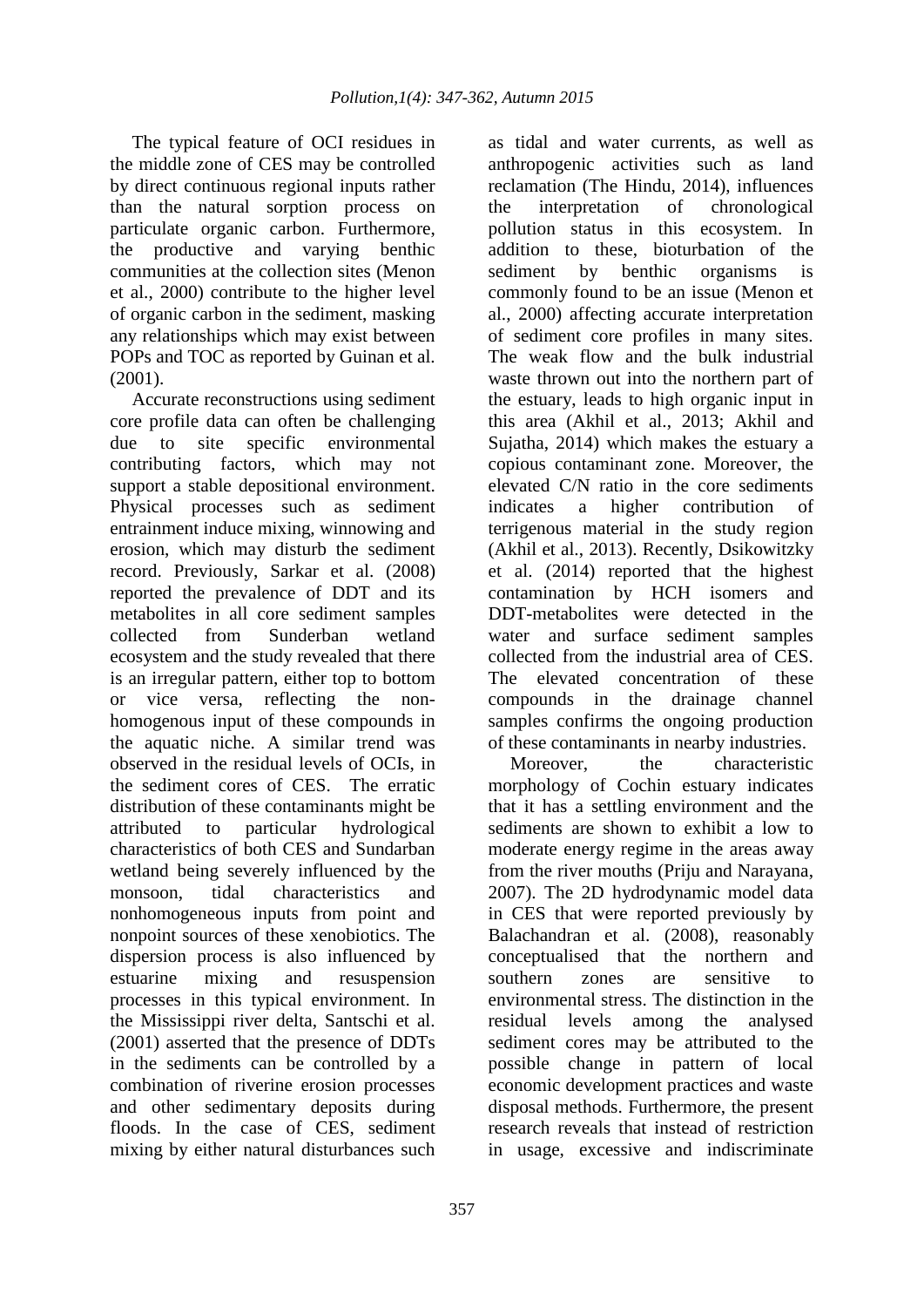adoptions of OCIs is still practised due to the low cost and popularity of the insecticide formulations among the local people.

#### **Ecotoxicological concerns**

To determine the potential adverse effects of organochlorine contaminants that cause adverse effects to biota, the concentration ranges of selected analytes from the sampling location were compared to the sediment quality guidelines (SQG), as shown in Table 6.

Since India presently has no established SQGs, the US National Oceanic and Atmospheric Administration (NOAA) guidelines were used as interim measures to assess whether the concentrations of contaminants in sediments could relate to adverse biological impacts. These guidelines were developed based on the analysis of benthic invertebrate communities combined with chemical data from numerous modelling, laboratory and field studies, including several hazardous elements and well known organochlorine contaminants (Long et al., 1995). The

potential environmental risk of OCI residues in the CES was evaluated by two widely used SQGs, that is, the effects range low value (ERL), the effects range medium value (ERM) guidelines and probable effects level (PEL) guidelines from the Canadian Council of Ministers of the Environment (CCME, 1999; Mechdonald et al., 2000). ERLs represent chemical concentrations below which adverse effect would be rarely observed; ERMs represent the chemical concentration above which adverse effects would frequently occur. The probable effect level (PEL) defines the level above which adverse effects on aquatic biota are expected to occur frequently. The comparison of the present data with these guidelines shows that the organic contaminants have exceeded the threshold limits. Therefore, the adverse effects on benthic species can be expected at all stations. Based on earlier reported values from other regions in the world, the present study infers that sediment from CES is of higher toxicity than those from other locations (Table 7).

|                            | SQGs, ng/g d.w. |            |            | Stations (S)     |                 |                     |  |  |  |
|----------------------------|-----------------|------------|------------|------------------|-----------------|---------------------|--|--|--|
| Compound                   | ERL             | <b>ERM</b> | <b>PEL</b> | $S$ of ERL ~ ERM | $S$ of $>ERM$   | $S \text{ of } PEL$ |  |  |  |
| $\Sigma$ DDTs              | 1.58            | 46.1       | 51.7       | $M_{2}$          | $N_1, N_2, S_2$ | $N_1, N_2, S_2$     |  |  |  |
| $o, p'$ - and $p, p'$ -DDD | <b>NA</b>       | <b>NA</b>  | 8.51       |                  |                 | $N_1, N_2, S_2$     |  |  |  |
| o,p'- and p,p'-DDE         | <b>NA</b>       | <b>NA</b>  | 6.75       |                  |                 | $N_1, S_2, M_2$     |  |  |  |
| $o, p'$ - and $p, p'$ -DDT | <b>NA</b>       | <b>NA</b>  | 4.77       |                  |                 | N <sub>2</sub>      |  |  |  |
| $p, p'$ -DDD               | 2               | 20         | 7.81       | None             | $N_1, N_2, S_2$ | $N_1, N_2, S_2$     |  |  |  |
| p,p'-DDE                   | 2.2             | 27         | 374        | $M_2, S_2$       | $N_1$           | None                |  |  |  |
| $p, p'$ -DDT               |                 | 7          | 4.77       | None             | None            | None                |  |  |  |
| Endrin                     | 0.02            | 45         | 62.4       | None             | $M_1, M_2, N_2$ | $M_1, M_2, N_2$     |  |  |  |
| <b>Dieldrin</b>            | <b>NA</b>       | 8          | 6.67       |                  | None            | None                |  |  |  |
| Lindane                    | <b>NA</b>       | <b>NA</b>  | 1.38       |                  |                 | $M_2, S_1, S_2$     |  |  |  |
| <b>Heptachlor Epoxide</b>  | <b>NA</b>       | <b>NA</b>  | 2.74       |                  |                 | $M_1$               |  |  |  |

**Table 6.** Comparison of OCI concentrations in the study area (ng/g dry wt.) with toxicity guidelines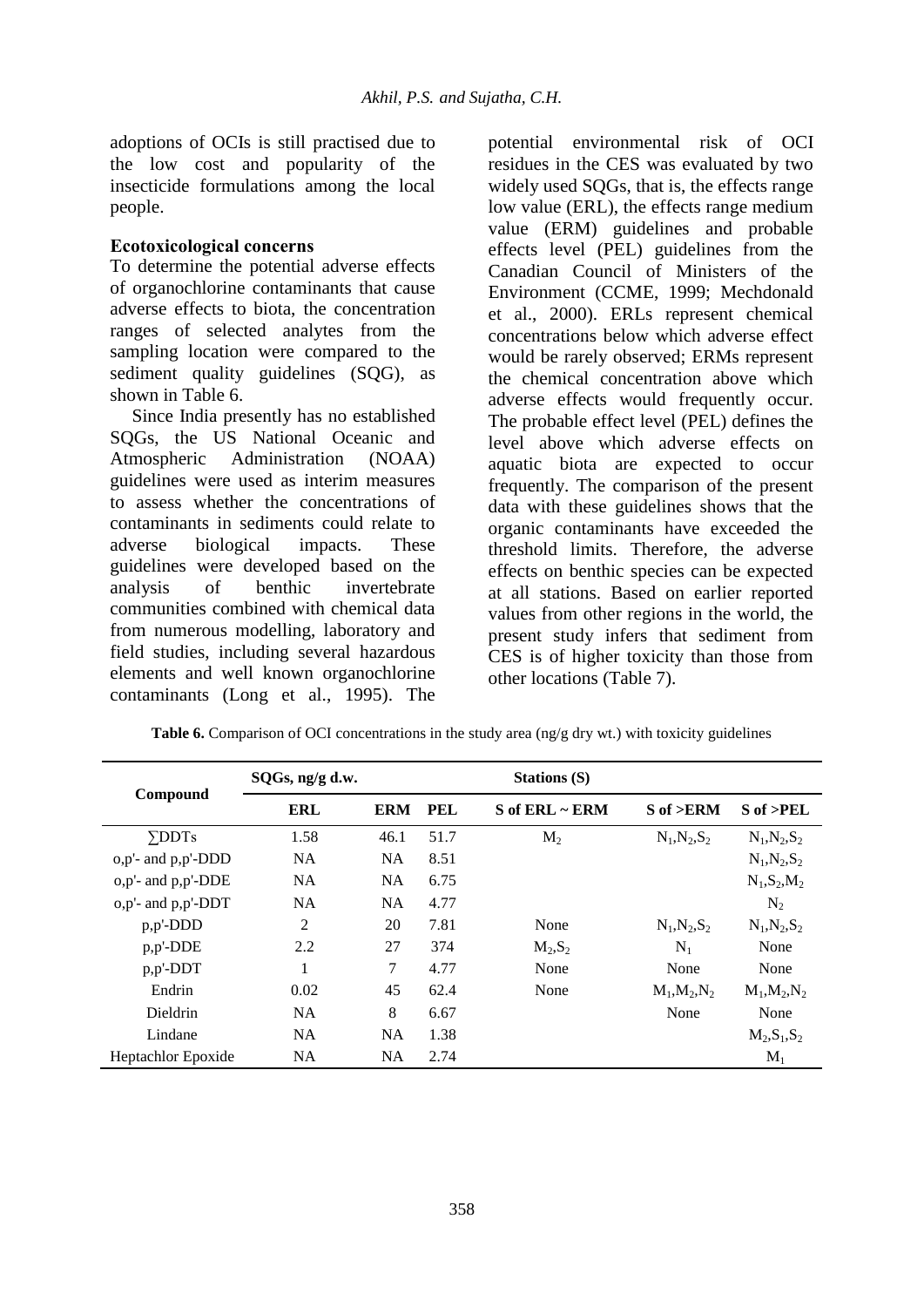| Location                                                  | Year | $\Sigma$ DDT   | $\Sigma$ HCH   | Aldrin          | Dieldrin         | Endrin           | References                     |
|-----------------------------------------------------------|------|----------------|----------------|-----------------|------------------|------------------|--------------------------------|
| Xiamen Harbour                                            | 1992 | 4.5-311        | $0.14 - 1.12$  | <b>NA</b>       | <b>NA</b>        | <b>NA</b>        | Hong et al.,<br>(1995)         |
| River Wuchuan,<br>Southeast China                         | 2000 | $0.47 - 2.14$  | $0.21 - 3.85$  | $0.02 - 0.87$   | $0.03 - 0.24$    | $0.02 - 0.13$    | Zhang et al.,<br>(2002)        |
| Minjiang River<br>Estuary, Southeast<br>China             | 2000 | 1.57-13.06     | 2.99-16.21     | $0.47 - 2.23$   | $0.67 - 1.79$    | $0.27 - 2.43$    | Zhang et al.,<br>(2003)        |
| Qiantan River, East<br>China                              | 2005 | $8.64 - 100.2$ | 19.74-152.1    | $0.36 - 19.56$  | $< 0.15 - 28.40$ | $< 0.16 - 52.37$ | Zhou et al.,<br>(2006)         |
| Northeastern Part of<br>Sao Paulo State,<br><b>Brazil</b> | 2004 | $0.05 - 0.92$  | $0.12 - 11.01$ | $< 0.04 - 0.23$ | $0.05 - 0.96$    | $< 0.05 - 0.25$  | Rissato et al.,<br>(2006)      |
| Sunderban wetland,<br>India                               | 2005 | $0.05 - 11.5$  | $0.05 - 12$    | NA              | NA               | <b>NA</b>        | Sarkar et al.,<br>(2008)       |
| Bosomtwi Lake,<br>Ghana                                   | 2006 | 15.06-31.92    | 2.03-13.94     | $0.30 - 0.46$   | $0.20 - 0.46$    | NA               | Darko et al.,<br>(2008)        |
| Gomti River, India                                        | 2004 | 1.63-368.7     | BDL-155.17     | $< 0.11 - 0.89$ | $< 0.05 - 1.65$  | $< 0.05 - 11.96$ | Malik et<br>al., $(2009)$      |
| Tamiraparani River,<br>India                              | 2008 | $< 0.01 - 857$ | $< 0.01 - 472$ | $< 0.02 - 562$  | $< 0.03 - 1693$  | <b>NA</b>        | Kumarasamy et<br>al., $(2011)$ |
| Maryut Lake, Egypt                                        | 2005 | $0.07 - 105.6$ | $BDL-2.20$     | <b>NA</b>       | <b>NA</b>        | NA.              | Barakat et al.,<br>(2012)      |
| Cochin Estuary                                            | 2009 | <b>BDL-229</b> | <b>BDL-423</b> | <b>BDL-33.2</b> | <b>BDL</b>       | <b>BDL-103.1</b> | Akhil and<br>Sujatha, (2014)   |

**Table 7.** Distribution pattern of OCIs (ng/g dry wt.) in surface sediment samples from various ecosystems

NA: Not available, BDL: Below detection limits

### **CONCLUSION**

The elevated concentration of OCIs in the northern zone of the estuary is due to the direct discharge of partially treated or untreated industrial effluents into the River Periyar. Despite the restriction in use, the prevalent nature of OCIs in the core sediment reflects the illegal use, runoff from the tributaries, the persistent nature and the lipophilic character of these contaminants. The vertical distribution of these trace contaminants in the CES, reveals an erratic pattern in all the sampling stations due to the varying environmental conditions existing in the CES. The concentrations of three isomers of HCHs showed a heterogenic distribution, where  $γ$ -HCH (lindane) and β-HCH shared the dominant part. However, the prevailing sequence of DDT metabolites indicates the slow degradation pattern of the parent compound in the sediments and heavy discharge of untreated or partially treated effluents from nearby industries into the aquatic niche. The peak concentrations of HCH isomers and DDT

metabolites have the potential to induce ecotoxicological impact, as per the sediment quality guidelines.

#### **ACKNOWLEDGEMENTS**

The authors wish to acknowledge the Ministry of Earth Sciences (MoES) under SIBER-GEOTRACES programme, Government of India, for their financial support in carrying out this research work. Also, Ms. Geetha Menon and Mr. Vishnu Prasad J are gratefully acknowledge for improving the manuscript.

#### **REFERENCES**

Akhil, P.S. and Sujatha, C.H. (2012). Prevalence of Organochlorine Pesticide Residues in Groundwaters of Kasargod District,India. Toxicological and Environmental Chemistry., 94,1718–1725.

Akhil, P.S., Manju, P.Nair. and Sujatha, C.H. (2013). Core Sediment Biogeochemistry in Specific Zones of Cochin Estuarine System (CES). Journal of Earth System Science., 122, No. 6, 1557–1570.

Akhil, P.S. and Sujatha, C.H. (2014). Spatial Budgetary Evaluation of Organochlorine Contaminants in the Sediments of Cochin Estuary, India. Marine Pollution Bulletin., 78, 246-251.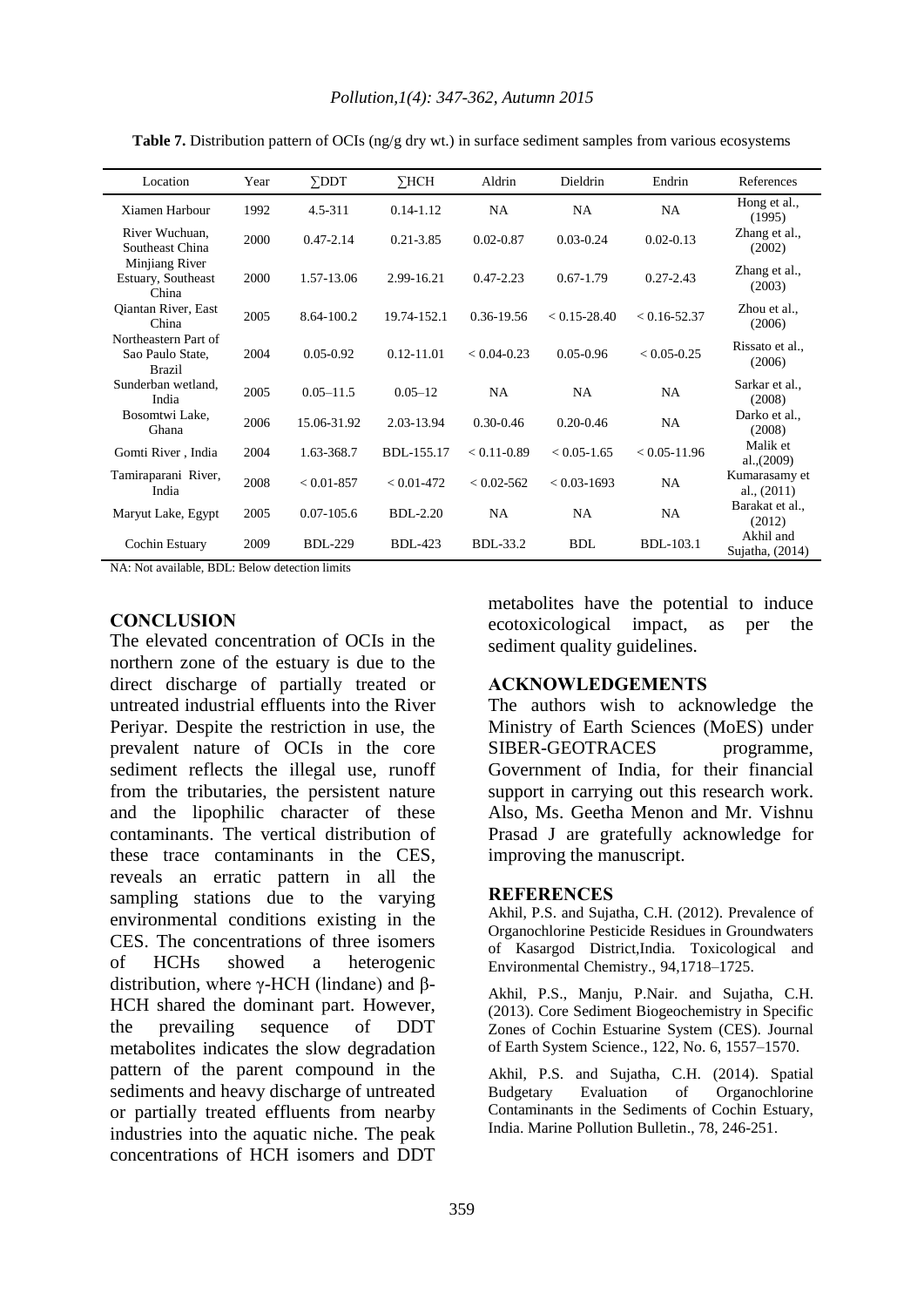Balachardran, K.K., Reddy, G.S., Revichandran, C., Srinivas, K., Vijayan, P.R. and Tottam, T.J. (2008). Modelling of tidal hydrodynamics for a tropical ecosystem with implications for pollutant dispersion (Cochin Estuary, Southwest India). Ocean Dynamics., 58, 259-273.

Barakat, A.O., Kim, M., Qian, Y. and Wade, T. (2002). Organochlorine pesticides and PCBs residues in sediments of Alexandria Harbor, Egypt. Mar. Pollut. Bull., 44,1422–1430.

Barakat, A.O., Mostafa, A.R., Wade, T.L., Sweet, S.T. and El-Sayed, N.B. (2012a). Spatial distribution and temporal trends of persistent organochlorine pollutants in sediments from Lake Maryut, Alexandria, Egypt. Mar. Pollut. Bull., 64,395–404.

Barakat, A.O., Mostafa, A., Wade, T.L., Sweet, S.T. and Sayed, N.B. (2012b). Assessment of persistent organochlorine pollutants in sediments from Lake Manzala, Egypt. Mar. Pollut. Bull., 64,713-20.

Brandenberrger, J.M., Crecelius, E.A. and Louchouarn, P. (2008). Historical inputs and natural recovery rates for heavy metals and organic biomarkers in Puget sound during the  $20<sup>th</sup>$  century. Environ Sci Technol., 42, 6786-6790.

Canadian Council of Ministers of the Environment (CCME). (1999). Canadian sediment quality guidelines for the protection of aquatic life: Summary tables. In: Canadian Environmental Quality Guidelines. Winnipeg, Manitoba.

CPCB. (1996) Pollution potential of industries in coastal areas of India, Coastal pollution control series, Central Pollution Control Board Report, COPOCS/9/1995-96.

Covaci, A., Manirakiza, P. and Schepens, P. (2002). Persistent organochlorine pollutants in soils from Belgium, Italy, Greece, and Romania. Bull Environ Contam Toxicol., 68, 97 –103.

Darko, G., Akoto, O. and Oppong, C. (2008). Persistent organochlorine pesticide residues in fish , sediments and water from Lake Bosomtwi, Ghana. Chemosphere., 72, 21-24.

De Mora, S.J., Villeneuve. J.P., Sheikholeslami, M.R., Cattini, C. and Tolosa, J. (2004). Organochlorinated compounds in Caspian Sea sediments rom the Wu-Shi River estuary, Taiwan. Marine Pollution Bulletin, 45, 246-253.

Dsikowitzky, Larissa., Inga, Nordhaus., Sujatha, C.H., Akhil, P.S., Kunjupilai, Soman., Jan, Schwarzbauer. (2014). A Combined Chemical-Biological Assessment of Industrial Contamination in an Estuarine System in Kerala, India. Science of the Total Environment., 485–486.

Doong, Ruey-An., Peng, Chin-Kai., Sun, Yuh-Chang. and Liao, Pei-Lin (2002). Composition and distribution of organochlorine pesticide residues in surface sediments from the Wu-Shi River estuary, Taiwan. Mar Pollut Bull., 45,246–253.

Filiz, Kucuksezgin, and Tolga Gonul, L. (2012). Distribution and ecological risk of organochlorine pesticides and polychlorinated biphenyls in surfacial sediments from the Eastern Aegean. Marine Pollution Bulletin., 2549-2555.

Guinan, J., Charlesworth, M., Service, M. and Oliver, T. (2001). Sources and geochemical constraints of polycyclic aromatic hydrocarbons (PAHs) in sediments and mussels of two Northern Irish Sea-loughs. Mar Pollut Bull., 42,1073 – 1081.

Guzzella, L., Roscioli, C., Viganò, L., Saha, M., Sarkar, S.K. and Bhattacharya, A. (2005). Evaluation of the concentration of HCH, DDT, HCB, PCB and PAH in the sediments along the lower stretch of Hugli estuary, West Bengal, northeast India. Environ Int., 31,523–534.

Hong, H., Xu, L., Zhang, I., Chen, J.C., Wong, Y.S. and Wan, T.S.M. (1995). Environmental fate and chemistry of organic pollutants in the sediment of Xiamen and Victoria harbours. Marine Pollution Bulletin., 31,229-236.

Khan, M.J., Zia, M.S. and Qasim, M. (2010). Use of pesticides and their role in environmental pollution. Proc World Acad Sci, Eng Technol., 72,122-128.

Knezovich, J.P., Harrison. F.L. and Wilhelm, R.G. (1987). The bioavailability of sediment sorbed organic chemicals: a review. Water Air Soil Pollution., 32,233-245.

KPCB, (2000). Environmental Status Report, Kerala Pollution Control Board.

Krishnan Nair, K. (1996). Geomorphology and evolution of coastal plain of Kerala. Geological Survey of India. Spl.Publ.No.40, 83-94.

Kumarasamy, P., Govindraj, S., Vignesh, S., Babu, Rajendran. R. and Arthur, James. R. (2012). Anthropogenic nexus on organochlorine pesticide pollution: a case study with Tamiraparani river basin, south India. Environmental Monitoring Assessment., 184(6), 3861-73.

Law, R. and Andrulewicz, E. (1983). Hydrocarbons in water, sediment and mussels from the Southern Baltic Sea. Marine Pollution Bulletin, 14, 289-293.

Lee, K.T., Tanabe, S. and Koh, C.H. (2001). Distribution of organochlorine pesticides in sediments from Kynonggi Bay and areas, korea. Environ.pollut, 114, 207-213.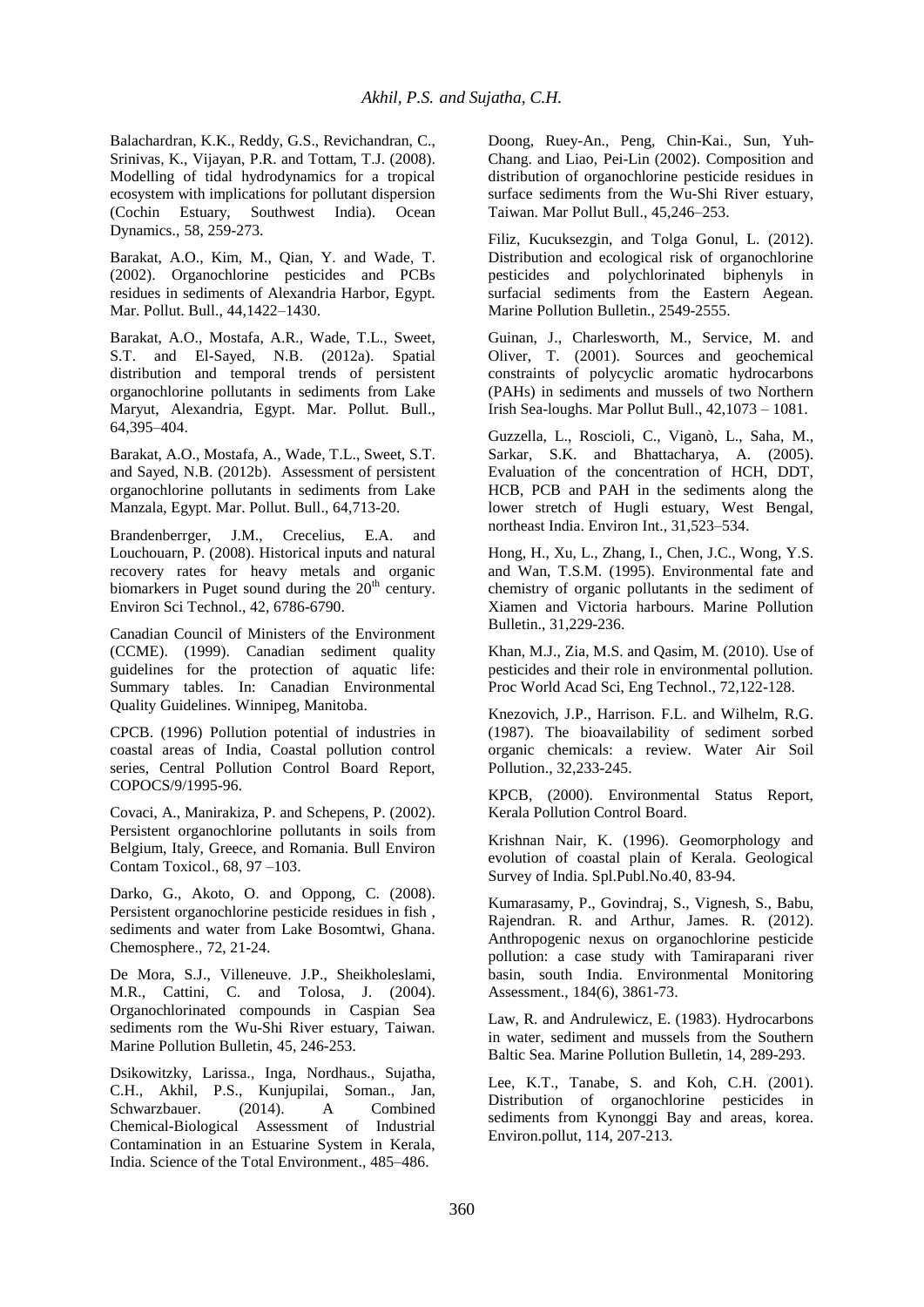Lewis, D.W. (1984). Practical sedimentology, Huchinson Ross publishing Co. Stroudsburg pp 229.

Lino, F., Sebesvari, Z., Renaud, F., Kitsuwa, T., Morita, M. and Shibata, Y. (2007). POPs analysis and monitoring in the Asian Coastal Hydrosphere. Organohalogen Compounds, 69,1406-1409.

Li, X., Zhang, Q., Dai, J., Gan, Y., Zhou, J. and Yang, X. (2008). Pesticide contamination profiles of water, sediment and aquatic organisms in the effluent of Gaobeidian wastewater treatment plant. Chemosphere, 72,1145-1151.

Long, E.R., MacDonald, D.D., Smith, S.L. and Calder, F.D. (1995). Incidence of adverse biological effects within ranges of chemical concentrations in marine and estuarine sediments. Environ. Manage, 19,81–97.

MacDonald, D.D., Ingersoll, C. and Berger, T. (2000). Development and evaluation of consensus-based sediment quality guidelines for freshwater ecosystems. Arch Environ Contam Toxicol, 39, 20-31.

Madhuprathap, M. (1987). Status and strategy of zooplankton of tropical Indian estuaries: a review, Bulletin of Plankton Society of Japan, 34, 65-81.

Malik, A., Priyanka, Ojha. and Kunwar, P. Singh (2009). Levels and distribution of persistent organochlorine pesticide residues in water and sediments of Gomti River (India)—a tributary of the Ganges River. Environ Monit Assess., 148,421–435.

Menon, N., Balachand, N. and Menon, A.N. (2000). Hydrobiology of the Cochin backwater system- A review. Hydrobiologia, 430, 149-183.

Monirith, I., Ueno, D., Takahashi, S., Nakata, H., Sudaryanto, A., Subramanian, A., Karuppiah, S., Ismail, A., Muchtar, M., Zheng, J., Richardson, B.J., Prudente, M., Hue, N.D., Tana, T.S., Tkalin, A.V. and Tanabe, S. (2003). Asia-Pacific mussel watch: monitoring contamination of persistent organochlorine compounds in coastal waters of Asian countries. Mar. Pollut. Bull., 46, 281–300.

Pandit, G.G., Sahu, S.K., Sharma, S. and Purnik, V.D. (2006). Distribution and fate of persistent organochlorine pesticides in coastal marine environment of Mumbai. Environment International, 32, 240-243.

Peris, E., Requena, S., Dela, Guardia. M., Pastor, A. and Carrasco, J. (2005). Organochlorinated pesticides in sediments from the Lake Albufera of Valencia (Spain). Chemosphere, 60,1542-1549.

Pozo, K., Harner, T., Lee, S.C., Sinha, R.K., Sengupta, B., Loewen, M. and Volpi, V. (2011). Assessing seasonal and spatial trends of persistent organic pollutants (POPs) in Indian agricultural regions using PUF disk passive air samplers. Environ Pollut, 159, 646–653.

Priju, C.P. and Narayana, A.C. (2007). Particle size characterization and late Holocene depositional processes in Vembanad Lagoon, Kerala: inferences from suit statistics, J Geol Soc India, 69, 311-318.

Rissato, S.R., Galhiane, M.S., Ximenses, V.F., de Andrade, R.M.B., Talamoni, J.L.B. and Libanio, M. (2006). Organochlorine pesticides and polychlorinated biphenyls in soil and water samples in the Northeastern part of Sao Paulo State, Brazil. Chemosphere, 65, 1949-1958.

Santschi, P.H., Presley, B.J., Wade, T.L., Garcia-Romero, B. and Baskaran, M. (2001). Historical contamination of PAHs,PCBs,DDTs and heavy metals in Mississippi River Delta, Galveston Bay and Tampa Bay sediment cores. Marine Environmental Research, 52,51-79.

Sarkar, A. and SenGupta, R. (1987). Chlorinated pesticide residues in sediments from the Arabian Sea along the Central West Coast of India. Bull Environ Contam Toxicol., 39,1049–1054.

Sarkar, A. and SenGupta, R. (1988). DDT residues in sediments from the Bay of Bengal. Bull Environ Contam Toxicol, 41, 664–669.

Sarkar, A., Sen Gupta, R. (1991). Pesticide residues in sediments from the west coast of India. Mar Pollut Bull., 22,42–45.

Sarkar, A. (1994). Occurrence and Distribution of Persistent chlorinated hydrocarbons in the seas around India. In the Oceans: Physical- Chemical dynamics and human impact, 444-458.

Sarkar, A., Nagarajan, R., Chaphadkar, S., Pal, S. and Singbal, Y.S. (1997). Contamination of organochlorine pesticides in sediments from the Arabian Sea along the west coast of India. Water Resources, 31,195–200.

Sarkar, S.K., Binelli, A., Riva, C., Parolini, M., Chatterjee, M., Bhattacharya, A.K., Bhattacharya, B.D. and Satpathy, K.K. (2008). Organochlorine Pesticide Residues in Sediment Cores of Sunderban Wetland, Northeastern Part of Bay of Bengal, India, and Their Ecotoxicological Significance. Arch Environ Contam Toxicol, 55, 358–371.

Schwarzbauer, J. (2010). Organic matter in the hydrosphere. In: Timmis KN (ed) Handbook of hydrocarbon and liquid microbiology. Springer, Heidelberg, pp 298-317, Chapter 20.

Soman, K. (1997). Geology of kerala. Geological Society of India, Bangalore, India, 280p.